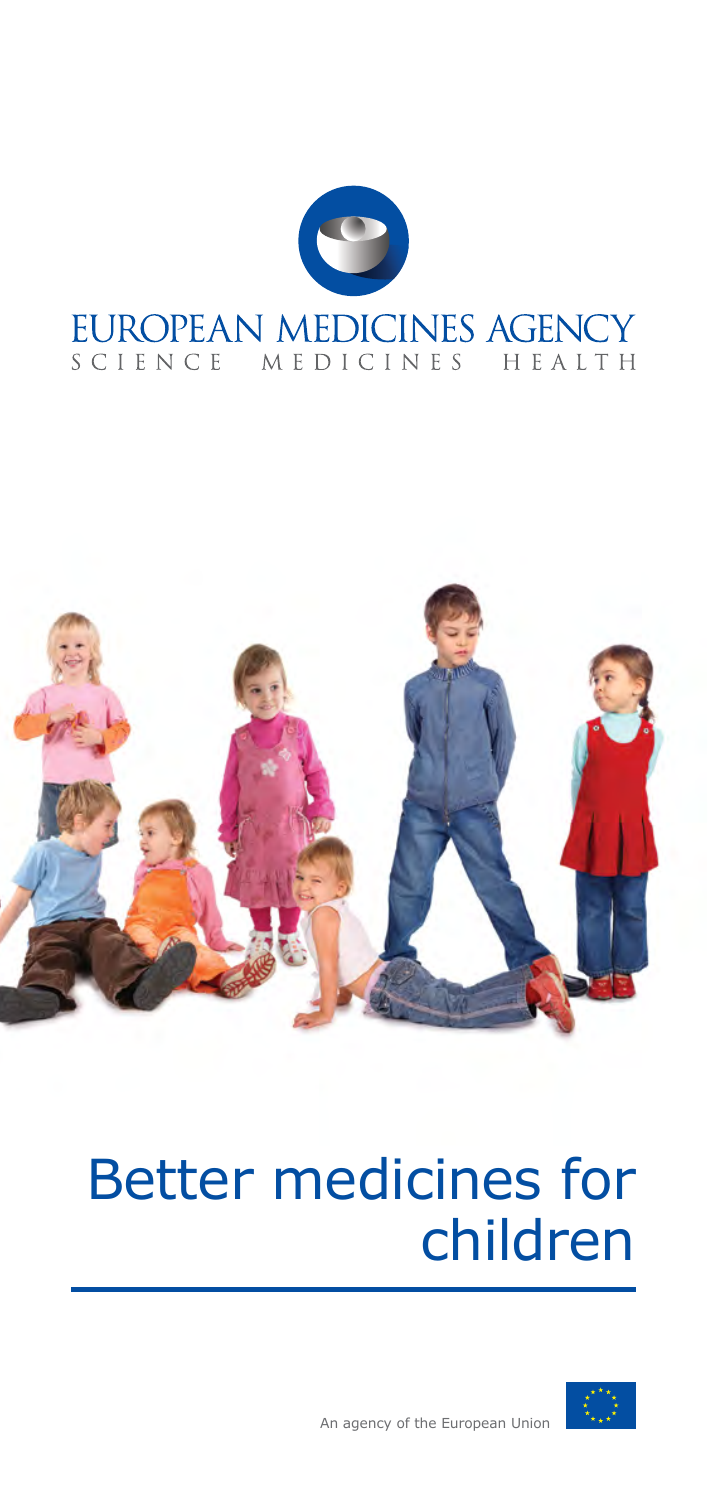### **Rewards, incentives and obligations**

#### *For unauthorised medicinal products*

Marketing-authorisation applications for new medicinal products not authorised in the EU have to include the results of studies conducted in the paediatric population, in compliance with an agreed paediatric investigation plan (PIP), unless the European Medicines Agency has granted a deferral – i.e. the development is deferred until there are sufficient data to demonstrate the efficacy and safety of the product in adults. Waivers may also be granted when such paediatric development is not needed or not appropriate. Some medicines, such as generics, are exempt from these requirements.

Once authorisation is obtained in all Member States and study results are included in the product information, even when negative, the medicine is eligible for six months' supplementary protection certificate (SPC) extension.

For orphan-designated medicinal products, the 10-year period of market exclusivity will be extended to 12 years.

#### *For authorised medicinal products covered by an SPC or eligible for an SPC*

The requirements described above also apply to applications to add a new indication (including paediatric), a new pharmaceutical form, or a new route of administration to an existing marketing authorisation.

## *Paediatric-use marketing authorisation*

Medicines not covered by an SPC or eligible for an SPC, developed specifically for paediatric use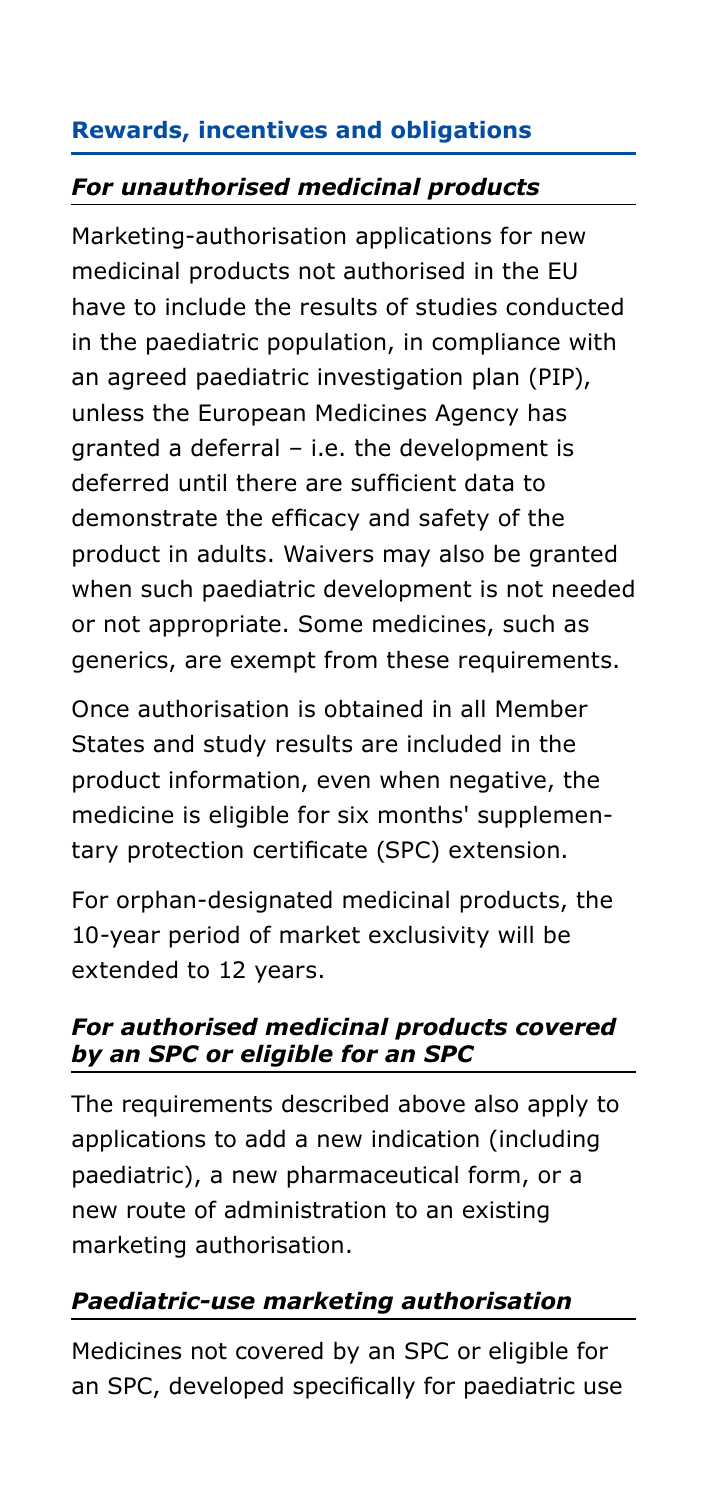and with an age-appropriate formulation, can benefit from a paediatric-use marketing authorisation (PUMA), with a 10-year period of data/ market protection as an incentive.

#### *Paediatric investigation plans (PIPs)*

A development plan to support use of the medicine in children - known as a paediatric investigation plan (PIP) - must be agreed in advance by the Agency's Paediatric Committee. The PIP covers the timing and measures proposed to generate the data to support a paediatric indication, with an age-appropriate formulation, in all relevant paediatric subsets. Compliance with a PIP is checked when filing an application for a marketing authorisation, new indication, new pharmaceutical form or new route of administration.

Completion of the PIP is necessary to obtain the rewards provided by the Paediatric Regulation.

Information on Agency decisions on PIPs (and waivers) is made public.

## **Paediatric Committee (PDCO)**

The PDCO, established at the Agency in 2007, is a multidisciplinary scientific committee, primarily responsible for the assessment and agreement of PIPs and waivers.

The PDCO interacts with other Agency committees, particularly the Committee for Medicinal Products for Human Use (CHMP), the Pharmacovigilance Risk Assessment Committee (PRAC) and the Committee for Orphan Medicinal Products (COMP) on any matters related to the development of medicines for paediatric use.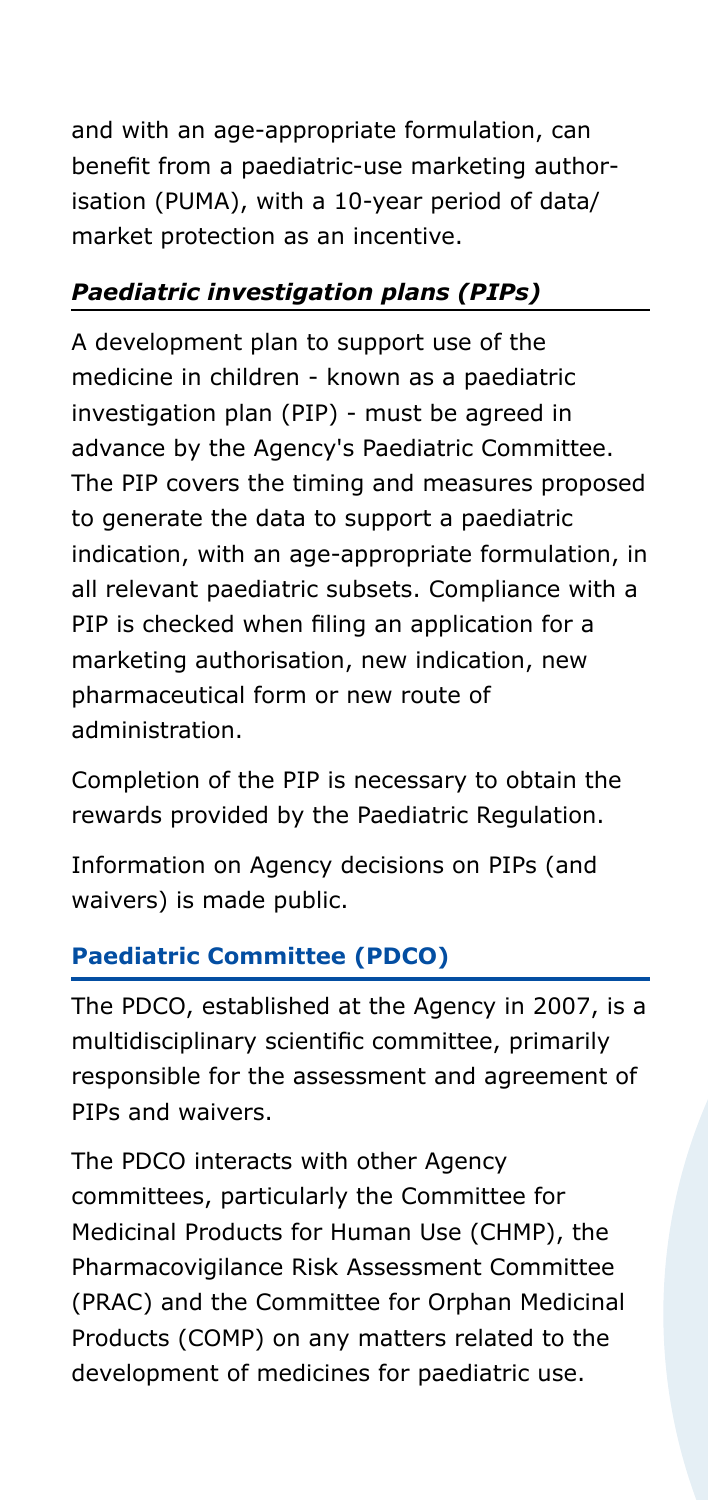#### **Free scientific advice**

The Agency provides free scientific advice on questions relating to paediatric development.

#### **European network of paediatric research**

In 2009, the Agency launched Enpr-EMA, a European network of existing national and European paediatric-research networks and centres, to support research in children.

#### **Improved communication and transparency of paediatric information**

Paediatric studies on authorised medicines sponsored by marketing-authorisation holders should be submitted on an ongoing basis within six months of their completion.

Results of paediatric clinical trials performed both inside and outside the EU are published in the EU clinical trials database, which is publicly accessible through the EU Clinical Trials Register website:

# www.clinicaltrialsregister.eu

#### **Global collaboration**

The European Medicines Agency and the U.S. Food and Drug Administration (FDA) have agreed on principles for interaction and exchange of information on paediatric matters, to foster the global development of medicines for children.

Collaboration with other regulators outside the EU and with the World Health Organization are also ongoing.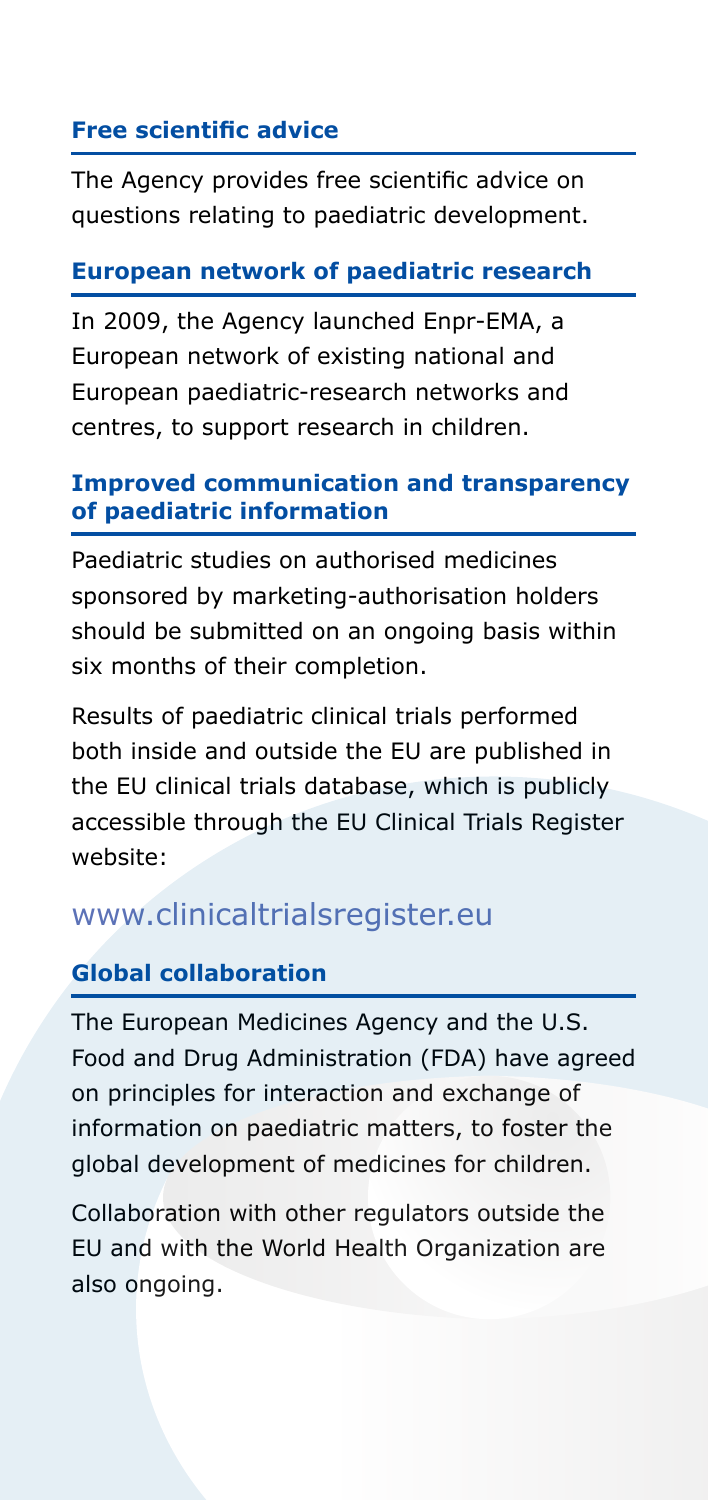# **EU Paediatric Regulation<sup>1</sup>**

#### **Entered into force on 26 January 2007**

The objective of the Paediatric Regulation is to improve the health of children in the European Union (EU) by:

- facilitating the development and availability of medicines for children from birth to less than 18 years,
- ensuring that medicines for use in children are of high quality, ethically researched, and authorised appropriately,
- improving the availability of information on the use of medicines for children,

without:

- subjecting children to unnecessary trials,
- or delaying the authorisation of medicinal products for use in adults.

<sup>&</sup>lt;sup>1</sup> Regulation (EC) No 1901/2006 of the European Parliament and of the Council on medicinal products for paediatric use, amended by Regulation (EC) No 1902/2006.